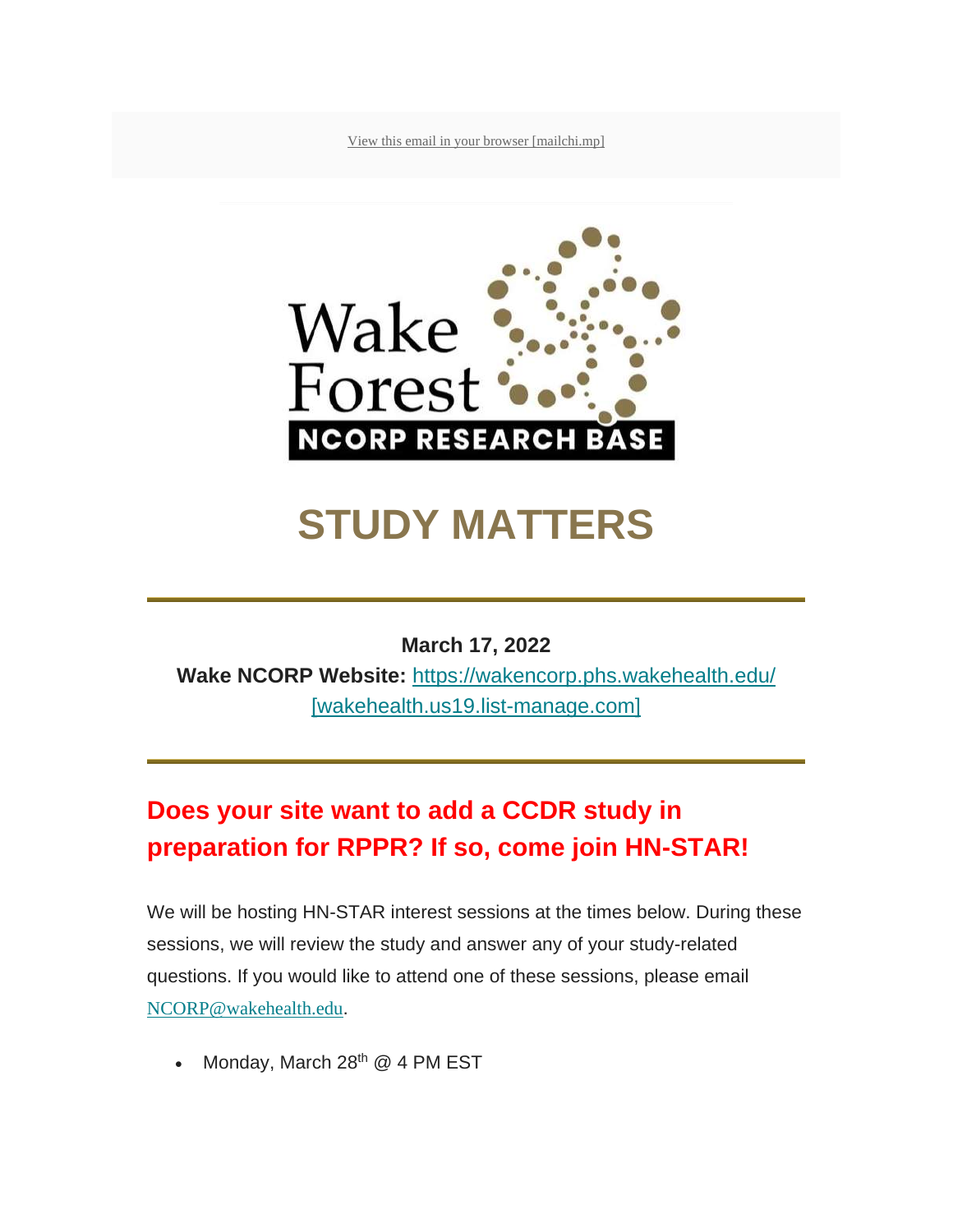Wednesday, April 6<sup>th</sup> @ 12 PM EST

## **For Funding Opportunities Announcements Relevant to NCORP CCDR, click on this link:**

[https://healthcaredelivery.cancer.gov/funding/opportunities.html](https://urldefense.com/v3/__https:/wakehealth.us19.list-manage.com/track/click?u=a8dd4147fd4a4623cc1b318f8&id=0113baeb9a&e=5e52385a02__;!!GA8Xfdg!n_3L1_Aaohp1s5HvHIg_wkX_o8Wm_hp2gH5jPNH1SuMpvpcrHdm7AOw5phbDlNfN$)  [\[wakehealth.us19.list-manage.com\]](https://urldefense.com/v3/__https:/wakehealth.us19.list-manage.com/track/click?u=a8dd4147fd4a4623cc1b318f8&id=0113baeb9a&e=5e52385a02__;!!GA8Xfdg!n_3L1_Aaohp1s5HvHIg_wkX_o8Wm_hp2gH5jPNH1SuMpvpcrHdm7AOw5phbDlNfN$)

### **Roster Management in RUMS**

As a reminder, Roster Update Management System (RUMS) was made available in June 2019 for the Wake Forest NCORP Research Base. Individuals with the Administrator or RUMS Manager role on the WAKE roster may add and withdraw person roles at their site. Individuals requiring access to the WAKE roster will need to request the Administrator or RUMS Manager roles by email [NCORP@wakehealth.edu](mailto:NCORP@wakehealth.edu), or using the request primary role action icon in RUMS prior to making other roster updates. Instructions for making roster updates are available under the Help Topics on the RUMS toolbar.

## **Upcoming Site Calls**

**WF-1801 - Ramipril - A Single Arm, Pilot Study of Ramipril for Preventing Radiation-Induced Cognitive Decline in Glioblastoma (GBM) Patients Receiving Brain Radiotherapy** March 23, 2022 at 3:00pm EDT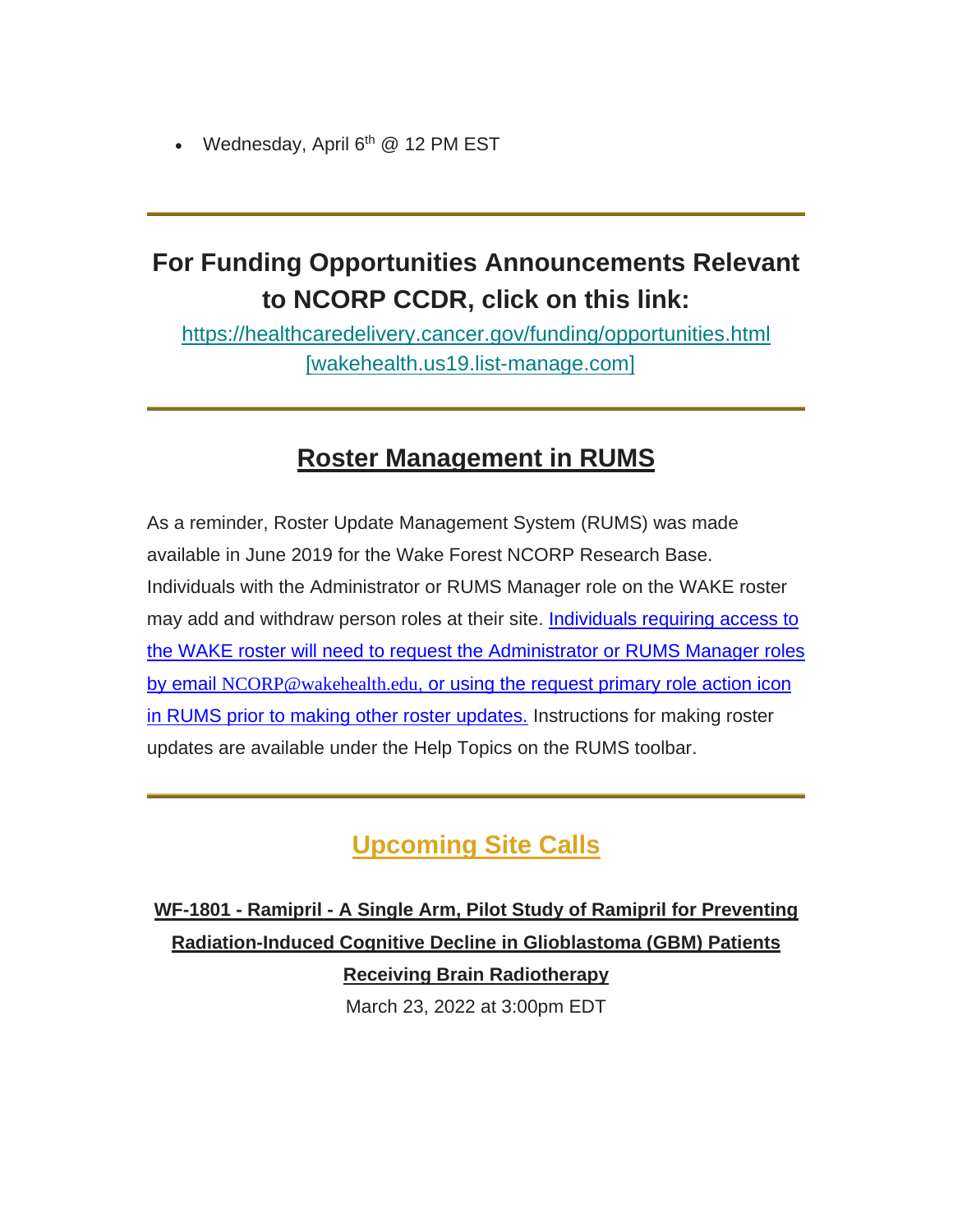## **WF-1806 - M&M - Myopenia and Mechanisms of Chemotherapy Toxicity in Older Adults with Colorectal Cancer**

April 13, 2022 at 2:30pm EDT

If you would like to attend, but did not receive an invitation, please email [NCORP@wakehealth.edu](mailto:NCORP@wakehealth.edu)

**Please email** [7NCORP@wakehealth.edu](mailto:7NCORP@wakehealth.edu) **when shipping biospecimen samples. Include the FEDEX tracking number in your email so that misplaced samples can be tracked before they spoil.**

**Study Updates**

**WF-1901 - IMPACTS - Internet Delivered Management of Pain Among Cancer Treatment**

We will host a webinar to introduce **WF-1901 IMPACTS Amendment #5** on **March 22nd, 2:00pm ET.** Please join us! If you have not received an email invitation, please contact us at [NCORP@wakehealth.edu](mailto:NCORP@wakehealth.edu)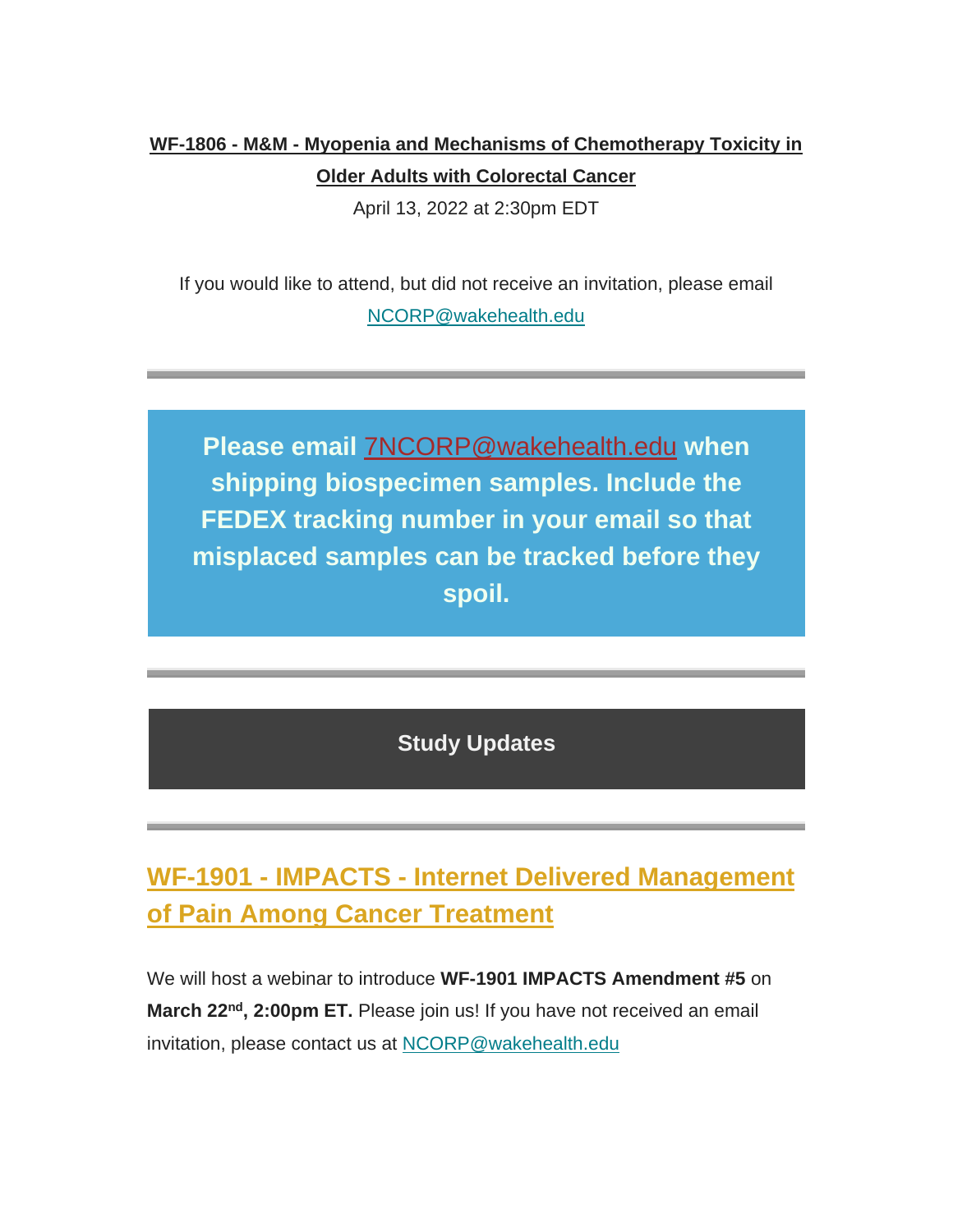**Click the link for a sneak peek:** https://youtu.be/971-VC0qF80

[\[wakehealth.us19.list-manage.com\]](https://urldefense.com/v3/__https:/wakehealth.us19.list-manage.com/track/click?u=a8dd4147fd4a4623cc1b318f8&id=adaae6458a&e=5e52385a02__;!!GA8Xfdg!n_3L1_Aaohp1s5HvHIg_wkX_o8Wm_hp2gH5jPNH1SuMpvpcrHdm7AOw5poNIzwPd$)



**WF-1801 - Ramipril - A Single Arm, Pilot Study of Ramipril for Preventing Radiation-Induced Cognitive Decline in Glioblastoma (GBM) Patients Receiving Brain Radiotherapy**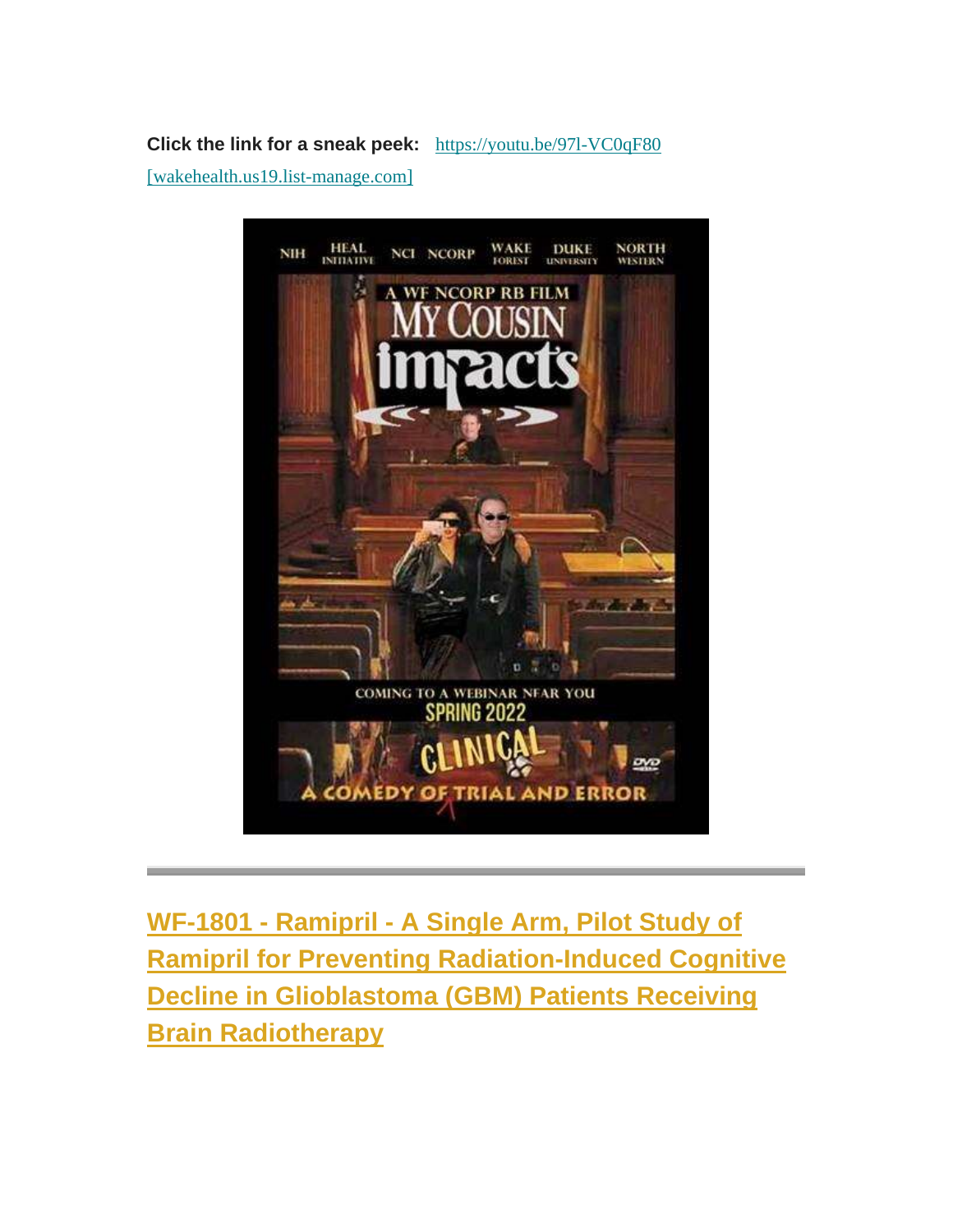#### **Amendment 6, Protocol Version Date 12/08/2021 was released 03/01/2022**

The WF NCORP Research Base study titled *A Single Arm, Pilot Study of Ramipril for Preventing Radiation-Induced Cognitive Decline in Glioblastoma (GBM) Patients Receiving Brain Radiotherapy* (WF-1801) has been amended (Amendment 6, Protocol Version Date 12/08/2021). The amended protocol and related documents have been released as of **March 1, 2022** and are available on the [CTSU \[wakehealth.us19.list-manage.com\]](https://urldefense.com/v3/__https:/wakehealth.us19.list-manage.com/track/click?u=a8dd4147fd4a4623cc1b318f8&id=3300651f11&e=5e52385a02__;!!GA8Xfdg!n_3L1_Aaohp1s5HvHIg_wkX_o8Wm_hp2gH5jPNH1SuMpvpcrHdm7AOw5plC6KlJE$) website. The OPEN enrollment form will be updated and posted on the [WAKENCORP \[wakehealth.us19.list](https://urldefense.com/v3/__https:/wakehealth.us19.list-manage.com/track/click?u=a8dd4147fd4a4623cc1b318f8&id=66e2811402&e=5e52385a02__;!!GA8Xfdg!n_3L1_Aaohp1s5HvHIg_wkX_o8Wm_hp2gH5jPNH1SuMpvpcrHdm7AOw5pnx7KNgS$)[manage.com\]](https://urldefense.com/v3/__https:/wakehealth.us19.list-manage.com/track/click?u=a8dd4147fd4a4623cc1b318f8&id=66e2811402&e=5e52385a02__;!!GA8Xfdg!n_3L1_Aaohp1s5HvHIg_wkX_o8Wm_hp2gH5jPNH1SuMpvpcrHdm7AOw5pnx7KNgS$) site.

A brief summary of the updates with this amendment is listed below. Other changes are listed in the Summary of Changes document that is posted to CTSU.

- Exclusion criteria were updated to include Memantine, Donepezil, and/or other medications prescribed to enhance cognition.
- Inclusion criteria were updated to expand window when Ramipril is given from 21-35 days after surgery to 21-42 days after surgery.
- Sites will now be allowed to use local labs as a substitute for LabCorp to increase flexibility and decrease time required for results.
- Clarified AE/SAE reporting language.
- Temozolomide documentation was updated.
- New study flyer and patient/family brochure were created to promote the study.
- New informational sheet for PIs was created.

**Note - Limited Access Case Report Forms:** Online access to CRF 17-20 (Baseline Assessment, 6 Week Assessment, 10 Week Assessment, 22 Week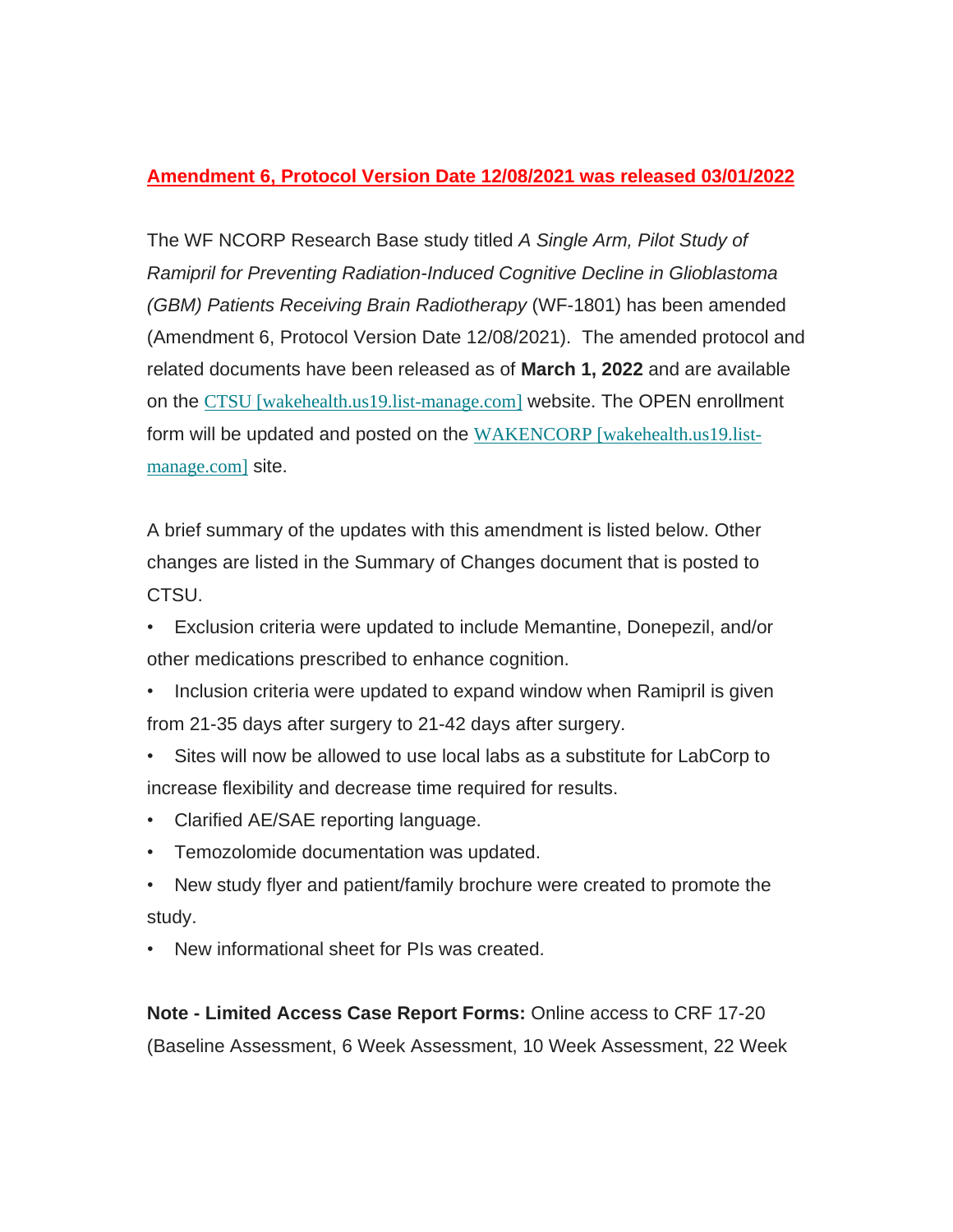Assessment) is restricted to neurocognitive test certified site personnel only and can be downloaded from the Protocol Documents page of the Wake Forest NCORP Research Base (WF NCORP RB) member website, [WAKENCORP](https://urldefense.com/v3/__https:/wakehealth.us19.list-manage.com/track/click?u=a8dd4147fd4a4623cc1b318f8&id=e08e65f4a0&e=5e52385a02__;!!GA8Xfdg!n_3L1_Aaohp1s5HvHIg_wkX_o8Wm_hp2gH5jPNH1SuMpvpcrHdm7AOw5phpRfmaD$)  [\[wakehealth.us19.list-manage.com\]](https://urldefense.com/v3/__https:/wakehealth.us19.list-manage.com/track/click?u=a8dd4147fd4a4623cc1b318f8&id=e08e65f4a0&e=5e52385a02__;!!GA8Xfdg!n_3L1_Aaohp1s5HvHIg_wkX_o8Wm_hp2gH5jPNH1SuMpvpcrHdm7AOw5phpRfmaD$). For site staff who have questions or need to complete the neurocognitive test certification, please contact the WF NCORP RB at [NCORP@wakehealth.edu](mailto:NCORP@wakehealth.edu).

**Sites interested in participating** should contact [NCORP@wakehealth.edu](mailto:NCORP@wakehealth.edu), Attn: WF-1801

## **WF-1805CD - HN-STAR - Implementation and Effectiveness Trial of HN-STAR**

We are pleased to announce that we will be offering travel awards to the top two accruing sites between January 19 and July 31, 2022. Each award will cover two nights' accommodations at the Wake Forest NCORP 2022 Annual Meeting in Myrtle Beach, SC at the Marriott Grand Dunes in October.

**WF-1806 - M&M - Myopenia and Mechanisms of Chemotherapy Toxicity in Older Adults with Colorectal Cancer**

Starting March 1, 2022, win M&M's in the mail! These will go to:

• The first site to enroll a participant each month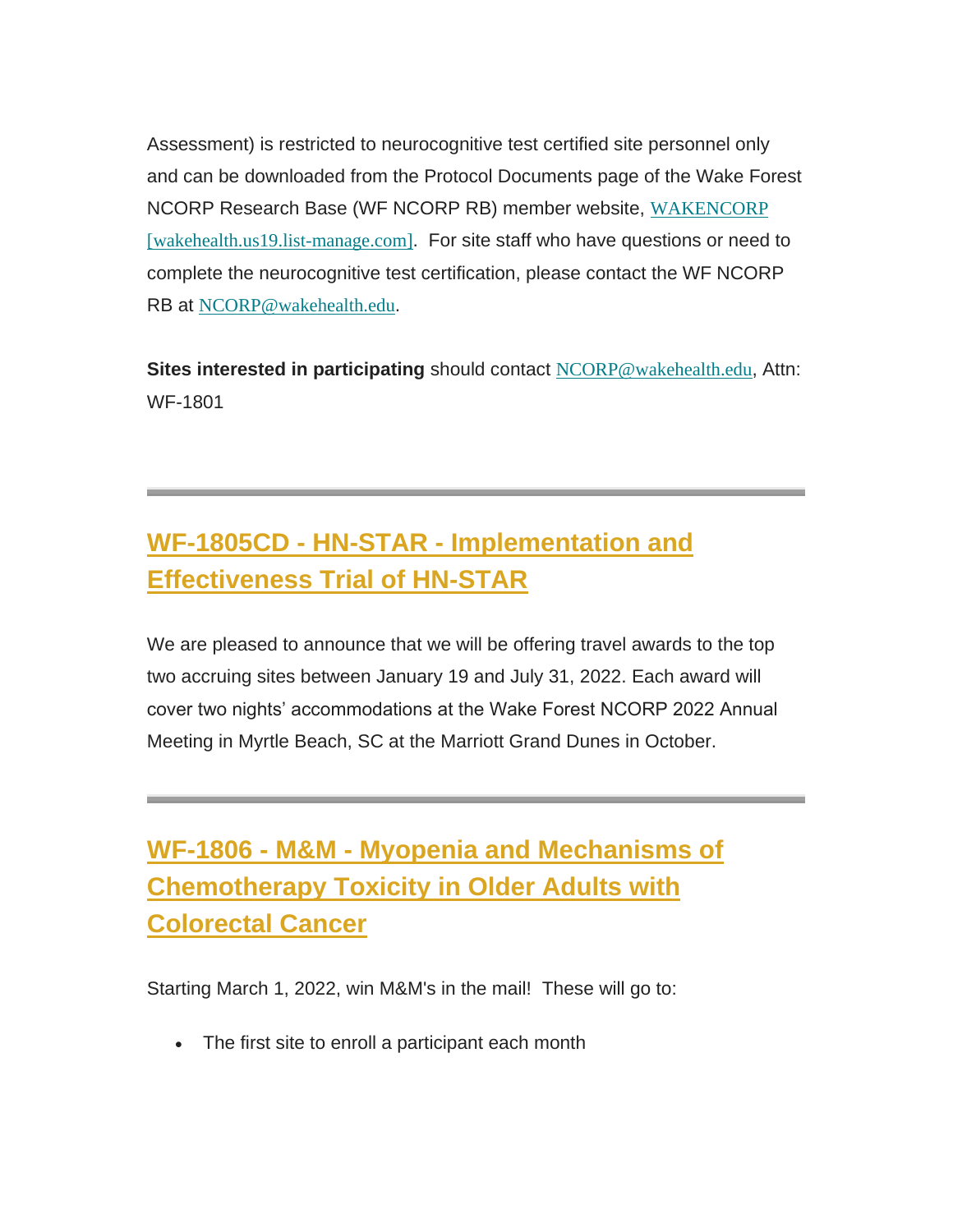The site who enrolls the most participants between bi-monthly site calls



## **WF-97415 - UPBEAT - Understanding and Predicting Breast Cancer Events after Treatment**

#### **\*\*\*Please Resume Neurocognitive Testing\*\*\***

Our license to use the copyrighted Neurocognitive Tests that are part of the Baseline, 3-Month, 12-Month, and 24-Month study procedures has been renewed. You can resume downloading and administration of these tests on the following Case Report Forms:

- CRF20 Baseline Visit Neurocognitive Testing
- CRF21 3-Month Visit Neurocognitive Testing
- CRF22 12-Month Visit Neurocognitive Testing
- CRF23 24 Month Visit Neurocognitive Testing

Thank you for your help with this brief delay.

#### **Biospecimen Samples**

When shipping Serum, Plasma, and DNA samples to the Biospecimen Lab,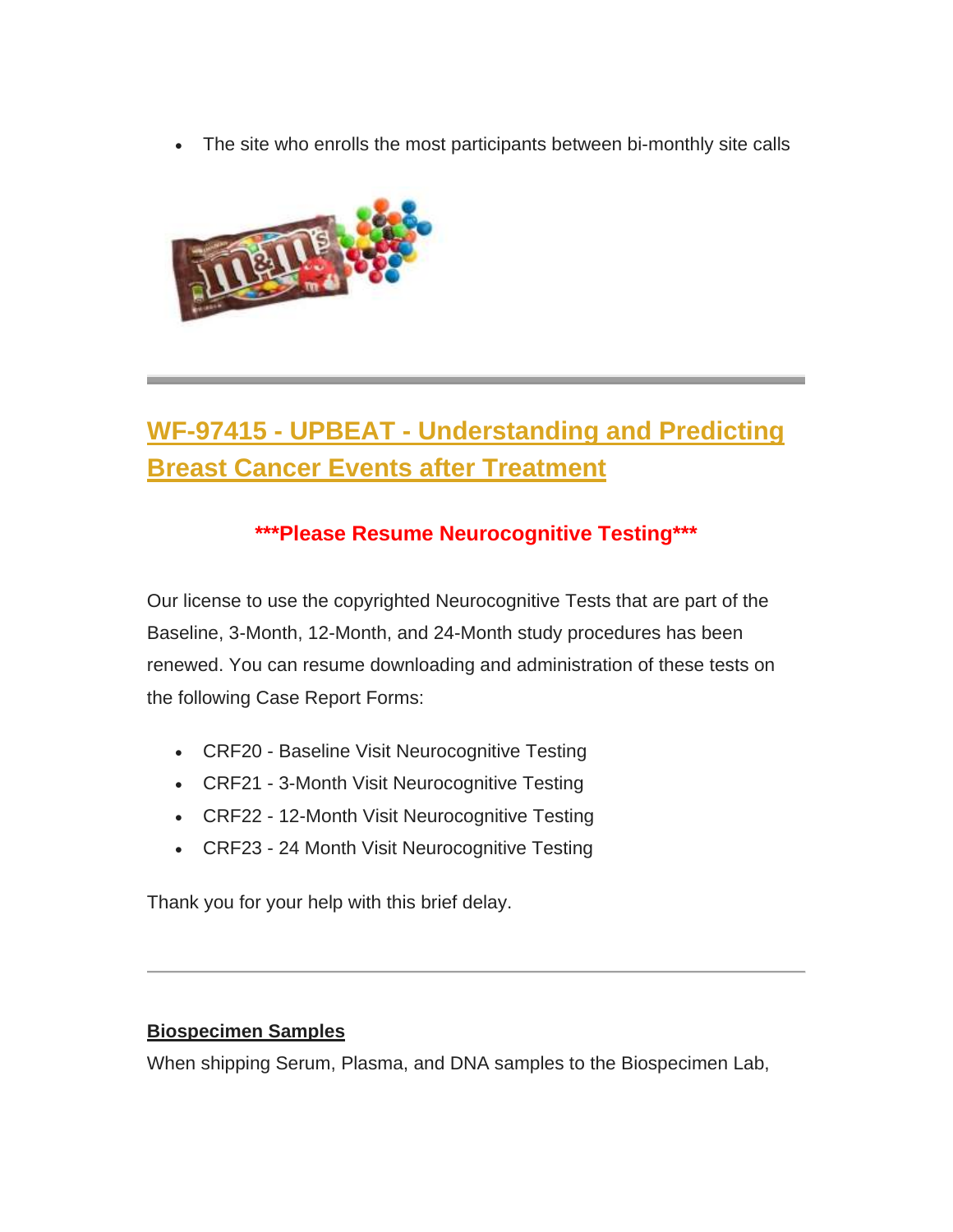please change the Express Package Service selection from "FedEx Standard Overnight" to "FedEx Priority Overnight"

Several samples have been arriving late to our Biospecimen lab due to delays encountered through FedEx shipping.

As always, please do not ship samples for the WF97415-UPBEAT study on Friday as they will not be processed at the lab until the following Monday. Samples that thaw to room temperature are no longer evaluable.

New kits received from the Biospecimen Lab will have the correct shipping service indicated.

Please contact [NCORP@wakehealth.edu](mailto:NCORP@wakehealth.edu) if you have any questions.

| <b>Open Studies</b> | <b>Name</b>     | <b>Enrolled</b><br>(Patients) | <b>Target</b><br>(Patients) | <b>Enrolled</b><br>(Non-<br><b>Patients)</b> | <b>Target</b><br>(Non-<br><b>Patients)</b> |
|---------------------|-----------------|-------------------------------|-----------------------------|----------------------------------------------|--------------------------------------------|
| WF-1801             | <b>RAMIPRIL</b> | 50                            | 75                          |                                              |                                            |
| <b>WF-1802</b>      | <b>PCW</b>      | 189                           | 255                         |                                              |                                            |
| <b>WF-1806</b>      | M&M             | 75                            | 300                         |                                              |                                            |
| WF-1901             | <b>IMPACTS</b>  | 43                            | 456                         |                                              | 40                                         |
| <b>WF-1804CD</b>    | AH-HA           | 335                           | 600                         | 19                                           | 40                                         |
| <b>WF-1805CD</b>    | <b>HN STAR</b>  | 52                            | 350                         | 69                                           | 140                                        |

#### **Accruals as of March 16, 2022**

*Copyright © 2022 Wake Forest NCORP Research Base, All rights reserved.* You were added to this email list when you were rostered to the WAKE NCORP Research Base